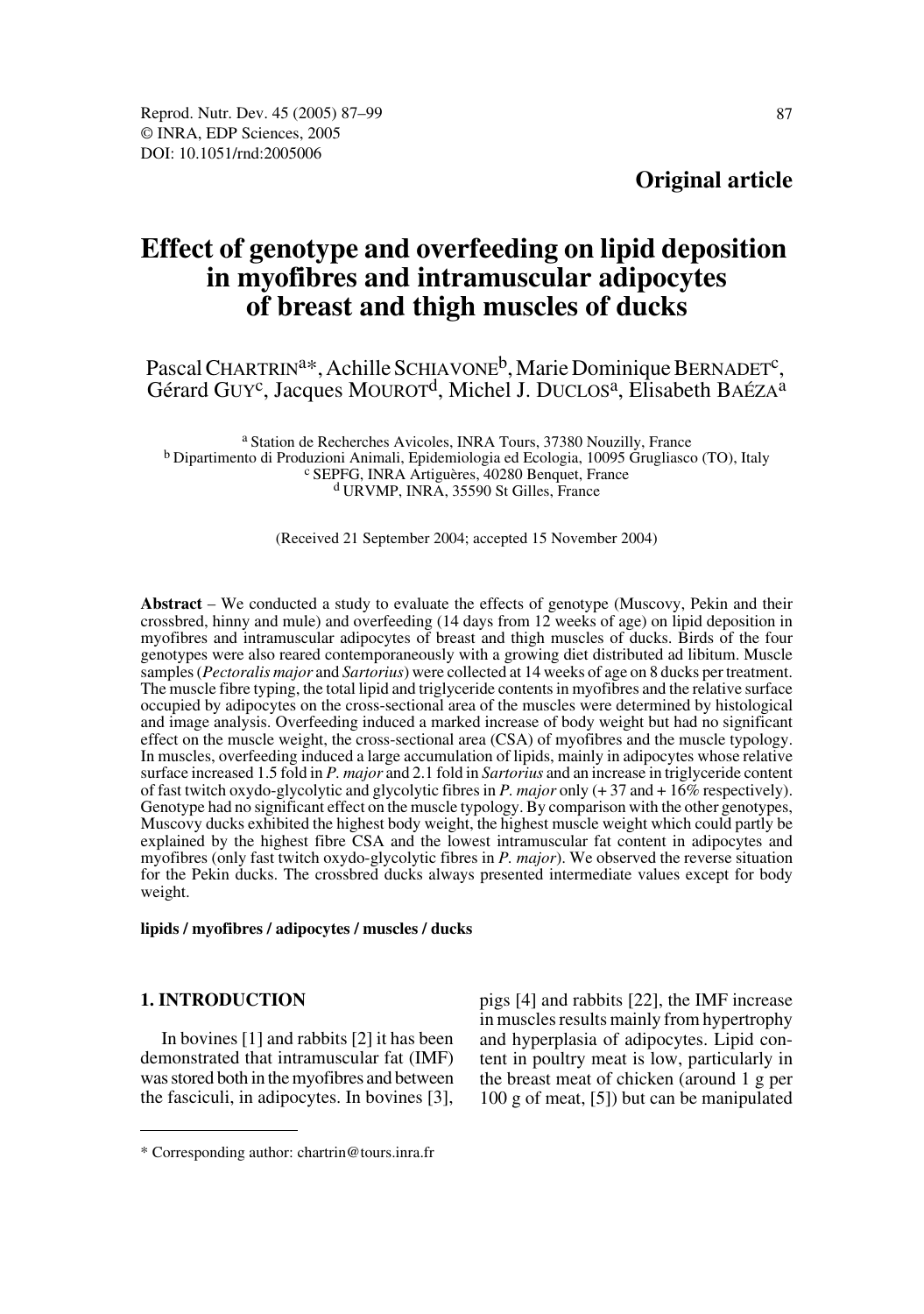| Characteristics             | <b>Starting</b><br>$(0-4$ weeks) | Growing<br>$(4-12$ weeks) | Overfeeding<br>$(12-14$ weeks) |  |  |
|-----------------------------|----------------------------------|---------------------------|--------------------------------|--|--|
| $ME$ kcal·kg <sup>-1*</sup> | 2830                             | 2850                      | 3330                           |  |  |
| CP(%)                       | 18.21                            | 15.98                     | 8.28                           |  |  |
| Lipids $(\%)$               | 3.34                             | 2.84                      | 3.38                           |  |  |
| $SFA(\%)$                   | 17.17                            | 16.10                     | 14.52                          |  |  |
| MUFA $(%)$                  | 24.98                            | 28.36                     | 27.44                          |  |  |
| PUFA $(\% )$                | 57.85                            | 55.54                     | 58.02                          |  |  |

**Table I.** Main characteristics of feed for rearing and overfeeding periods. Preparation for overfeeding contained corn (25%), corn meal (35%) and water (40%).

\* Calculated value for metabolisable energy (ME); CP = crude protein; SFA, MUFA, PUFA = saturated, mono-unsaturated and poly-unsatured fatty acids.

to a large extent by different factors: species, age, sex, nutrition and selection [5]. In addition, muscles which differ in their contractile and metabolic properties are not homogeneous with regards to their final lipid content [5]. However, until now, the localisation of IMF in poultry, has received little attention. By using different duck genotypes (Pekin, Muscovy and their crossbred, hinny and mule) presenting different susceptibilities for the storage of lipids in the liver or in peripheral tissues such as adipose tissues and muscles during an overfeeding period [6, 7], we were able to obtain a wide range of lipid content in meat [8]: 2.3 to 7.6 g per 100 g of breast meat (*Pectoralis major*) and 2.2 to 5.7 per 100 g of thigh meat (*Iliotibialis superficialis*). Pekin ducks showed a much marked extra-hepatic fattening (in adipose and muscle tissues) and, at the extreme, Muscovy ducks exhibited a much marked steatosis and the lowest lipid deposition in adipose tissues and muscles. In France, the most commonly used species are mule and Muscovy ducks. By using Pekin and hinny ducks, we were able to generate a higher variability in muscle lipid content. Therefore, it seemed interesting to use this model to determine the localisation of IMF in duck muscles in relationship with their final lipid content and fibre type composition: *Pectoralis major* (a breast muscle) and *Sartorius* (a thigh muscle).

## **2. MATERIALS AND METHODS**

### **2.1. Bird management**

We used male ducks from four different genotypes: Pekin (*Anas platyrhynchos*), Muscovy (*Cairina moschata*) and their crossbred, mule (male Muscovy duck × female Pekin duck) and hinny (male Pekin duck × female Muscovy duck). The ducks (50 per genotype) were issued from the same sires and dams provided by the Grimaud Company (Roussay, France). They were reared under natural conditions of light and temperature at the Experimental Station for Waterfowl Breeding (INRA Artiguères, France). From hatching to 6 weeks of age, they were fed ad libitum. From 6 to 12 weeks of age, they were fed on a restricted diet at levels appropriate for each genotype (200–250 g per duck at the beginning, increasing to 360– 380 g at the end of the period [8]). At 12 weeks of age, 35 ducks per genotype were overfed at the maximum of their ingestion potential for 14 days with corn and corn meal. During the overfeeding period, 12 ducks per genotype were kept ad libitum with the growing diet (controls). The main characteristics of diets (starting, growing and overfeeding) are shown in Table I.

At 14 weeks of age, 8 ducks per genotype and randomly chosen dietary treatment were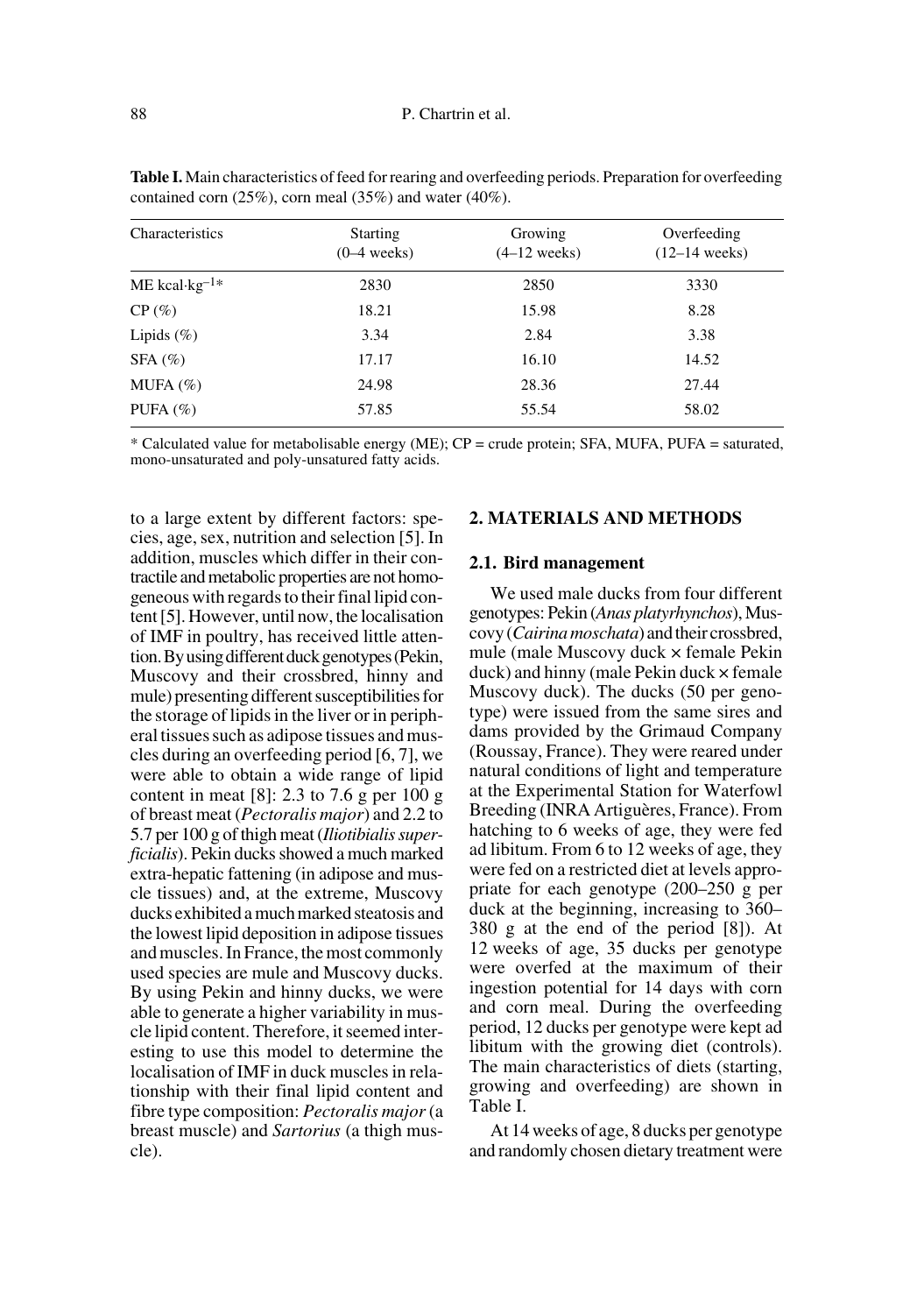weighed and sacrificed by sectioning of the neck. Immediately after bleeding, a breast (*Pectoralis major*) and a thigh muscle (*Sartorius*) were excised and weighed. One sample of *P. major* and the whole *Sartorius* were quickly frozen in isopentane cooled with liquid nitrogen and stored at –80 °C until histochemical analysis was performed as previously described by Baéza et al. [9].

The present work was carried out in agreement with French legislation on animal experimentation and with the authorisation of the French Ministry of Agriculture (Animal Health and Protection Directorate).

#### **2.2. Histological analysis**

Serial cross-sections, 12  $\mu$ m thick, were obtained at –20 °C in a cryostat (Jung Frigocut 2800N, Leica, Rueil-Malmaison, France). Six serial cross-sections per bird were prepared to evaluate the size, the typology and the lipid content of myofibres. Fibre types were determined on the basis of their ATPase activity after preincubation at pH 4.10 and 10.50 [10] and their succinate dehydrogenase (SDH) activity [11]. Myofibres were classified as type  $\beta$ R and  $\alpha$  according to the terminology of Ashmore and Doerr [11]. Slow-twitch fibres (type  $\beta$ R) were identified as being stable after acid preincubation and labile after alkaline preincubation, while fast-twitch fibres (type  $\alpha$ ) were labile after acid preincubation and stable after alkaline preincubation. SDH staining made it possible to characterise fibres with high oxidative activity (deep blue granulation, types  $\alpha r$  and  $\beta r$ ) and low oxidative activity (pale blue stained fibres, type αW). The *Sartorius* muscle can be divided into a fast portion (superficial) composed of type αr and  $\alpha$ w fibres and a mixed portion (deep) composed of type  $βR$ , αR and αW fibres [12]. We only studied the mixed portion which represents the third part of a muscle cross-section after ATPase activity determination. One other section of the muscle was stained with red azorubin, which permits clear identification of the interfibre network by staining only myofibres in red, and it was named the reference stain. Percentage and mean cross-sectional area (CSA) of each fibre type were determined using a computerised image analysis system [13]. For image acquisition and treatment, the software, called RACINE, was implemented on a UNIX workstation equipped with a graphic card linked with a CCD video camera placed on a microscope (Leica DMRB, Leica, Rueil-Malmaison, France).

Triglycerides and total lipids were differentially stained in myofibres with Red oil (RO) and Sudan black (SB) according to Koopman et al. [14] and Dubowitz [15], respectively. RO and SB stain intensities were measured on individual myofibres as the mean pixel luminance determined from 100 pixels located around the central area of the fibres, expressed on a 256 grey level scale. Triglycerides and total lipids on each sample and for one given fibre type were determined photometrically from luminance measurements according to the following formula:  $\Sigma$ Li Si/ $\Sigma$  Si, where Li and Si were the average RO or SB staining luminance and the cross sectional area of the ith fibre, respectively, and named Lc RO and Lc SB according to Fernandez et al. [16]. Luminance was negatively correlated with a lipid presence.

All these variables were determined for approximately 200 fibres for each muscle.

To evaluate the relative surface occupied by adipocytes on the cross-sectional area of each muscle sample, three serial cross-sections were prepared. Oil Red 0 was used to stain, in red/orange, the clusters of adipocytes according to Dubowitz [15]. To calculate the mean relative area of clusters of adipocytes three microscopic fields (0.92 mm2) around a blood vessel (the only localisation for lean birds) were randomly chosen for each section. The measurements were carried out on the three serial cross-sections for the same microscopic field after image digitalisation and evaluation with VISILOG software (Noesis, Courtabœuf, France). The results were expressed as the relative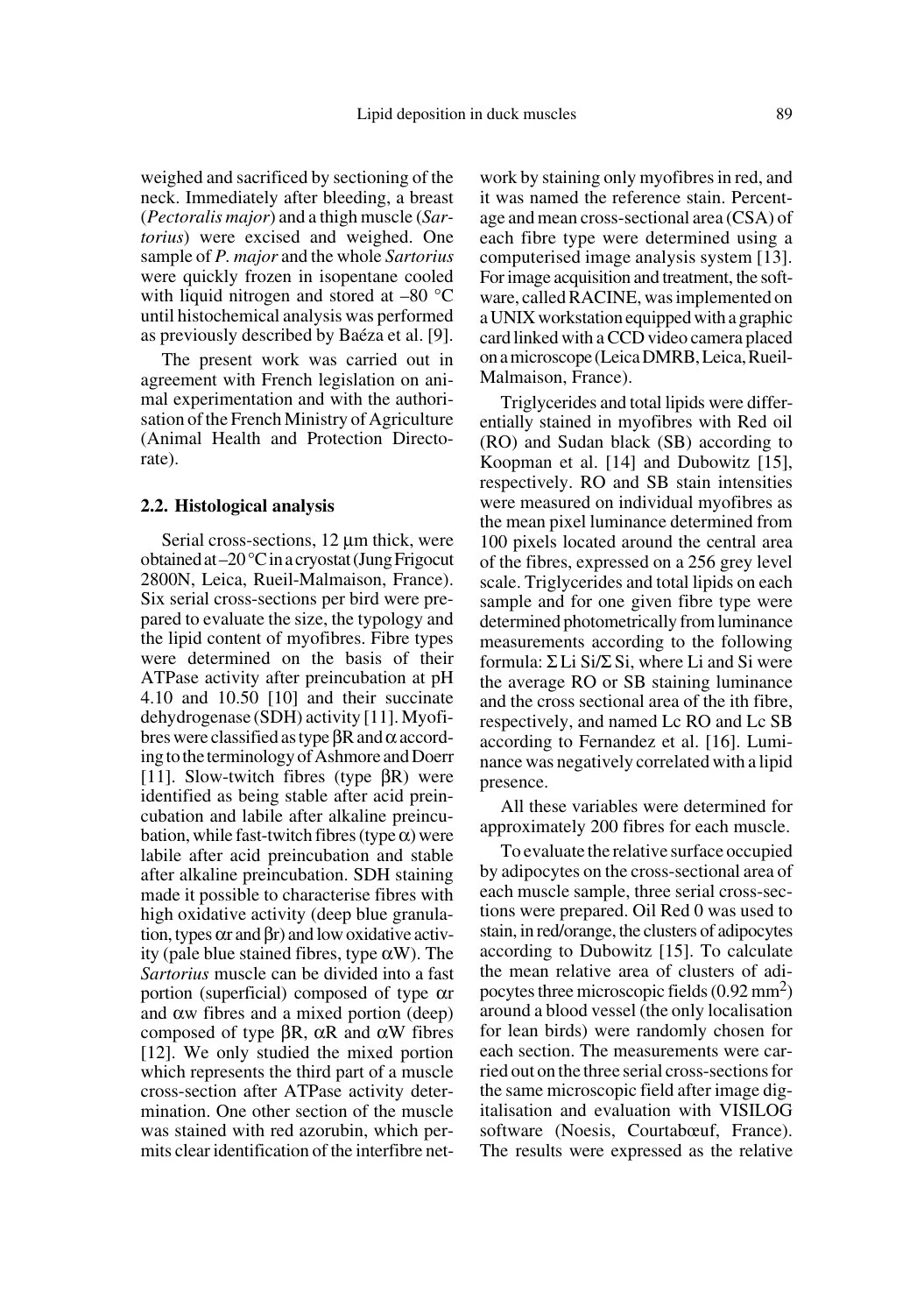| Genotypes          | Feeding plan | Body weight (g)  | <i>P. major</i> weight (g) | <i>Sartorius</i> weight (g) |
|--------------------|--------------|------------------|----------------------------|-----------------------------|
|                    | Overfed      | $6295 \pm 369$ a | $303 \pm 33$               | $9.20 \pm 1.00$             |
|                    | Control      | $4838 \pm 380$ b | $297 \pm 29$               | $9.66 \pm 0.90$             |
| Overfeeding effect |              | ***              | ns                         | ns                          |
| Muscovy            |              | $5905 \pm 345$ a | $403 \pm 43$ a             | $11.64 \pm 1.37$ a          |
| Hinny              |              | $5585 \pm 436$ b | $293 \pm 27$ b             | $9.65 \pm 0.94$ b           |
| Mule               |              | $5464 \pm 359$ b | $294 \pm 28$ b             | $9.65 \pm 0.67$ b           |
| Pekin              |              | $5311 \pm 378$ b | $212 \pm 26$ c             | $6.78 \pm 0.72$ c           |
| Genotype effect    |              | ***              | ***                        | ***                         |
| Muscovy            | Overfed      | $6393 \pm 441$ a | $408 \pm 49$               | $10.92 \pm 1.56$            |
|                    | Control      | $5418 \pm 245$ b | $398 \pm 39$               | $12.37 \pm 1.27$            |
| Hinny              | Overfed      | $6315 \pm 402$ a | $290 \pm 25$               | $9.68 \pm 0.87$             |
|                    | Control      | $4854 \pm 497$ c | $297 \pm 29$               | $9.63 \pm 1.06$             |
| Mule               | Overfed      | $6473 \pm 351$ a | $309 \pm 28$               | $9.74 \pm 0.69$             |
|                    | Control      | $4455 \pm 392$ c | $278 \pm 30$               | $9.56 \pm 0.69$             |
| Pekin              | Overfed      | $5999 \pm 353$ a | $208 \pm 33$               | $6.47 \pm 0.87$             |
|                    | Control      | $4623 \pm 426$ c | $216 \pm 18$               | $7.08 \pm 0.59$             |
| Interaction effect |              | $***$            | ns                         | ns                          |

**Table II.** Effects of genotype and overfeeding on body weight and weight of *Pectoralis major* and *Sartorius* muscles of ducks (means  $\pm$  SEM,  $n = 8$ ).

\*, \*\*, \*\*\* Significant effect with *P* < 0.05, *P* < 0.01 or *P* < 0.001; ns = no significant; a,b,c: significant difference between groups for one criterion.

surface occupied by adipocyte cluster per observed field (%).

#### **2.3. Statistical analysis**

Data were analysed by analysis of variance using the General Linear Model procedure of SAS [17]. The model included the main effects of genotype, feeding plan and their interaction. Among the different groups, significant differences between means were shown according to the Newman-Keul test. We also calculated coefficient correlations of Pearson and regression equations between the relative surface occupied by adipocytes in the cross-sectional area of *P. major* muscles, the average of luminance values in each fibre type for total lipid and triglycerides and the total lipid and triglyceride contents in the same samples previously determined by chemical analysis with the same experimental design [8].

## **3. RESULTS**

Overfeeding induced a large increase in body weight  $(+30\%)$  but had no significant effect on muscle weight (Tab. II). Body weight increase was about 45% for mule ducks, 30% for hinny and Pekin ducks and 18% for Muscovy ducks.

By comparison with the other genotypes, Muscovy ducks exhibited significantly higher body and muscle weights (Tab. II). Pekin ducks exhibited the lowest muscle weight. Mule and hinny ducks showed intermediate values.

Overfeeding induced a highly significant increase in the relative surface occupied by adipocytes on cross sections of *P. major*  $(3.74 \pm 0.77 \text{ vs. } 2.45 \pm 0.49\% \text{ in ad libitum})$ ducks) and *Sartorius*  $(3.72 \pm 1.08 \text{ vs. } 1.80 \pm 1.08 \text{ vs. } 1.60 \pm 1.08 \text{ vs. } 1.60 \pm 1.08 \text{ vs. } 1.60 \pm 1.08 \text{ vs. } 1.60 \pm 1.08 \text{ vs. } 1.60 \pm 1.08 \text{ vs. } 1.60 \pm 1.08 \text{ vs. } 1.60 \pm 1.08 \text{ vs. } 1.60 \pm 1.08 \text{ vs. } 1.60 \pm 1.08 \text{ vs.$ 0.46% in ad libitum ducks) muscles (Tab. III).

The relative surface occupied by adipocytes in the cross-sectional area of the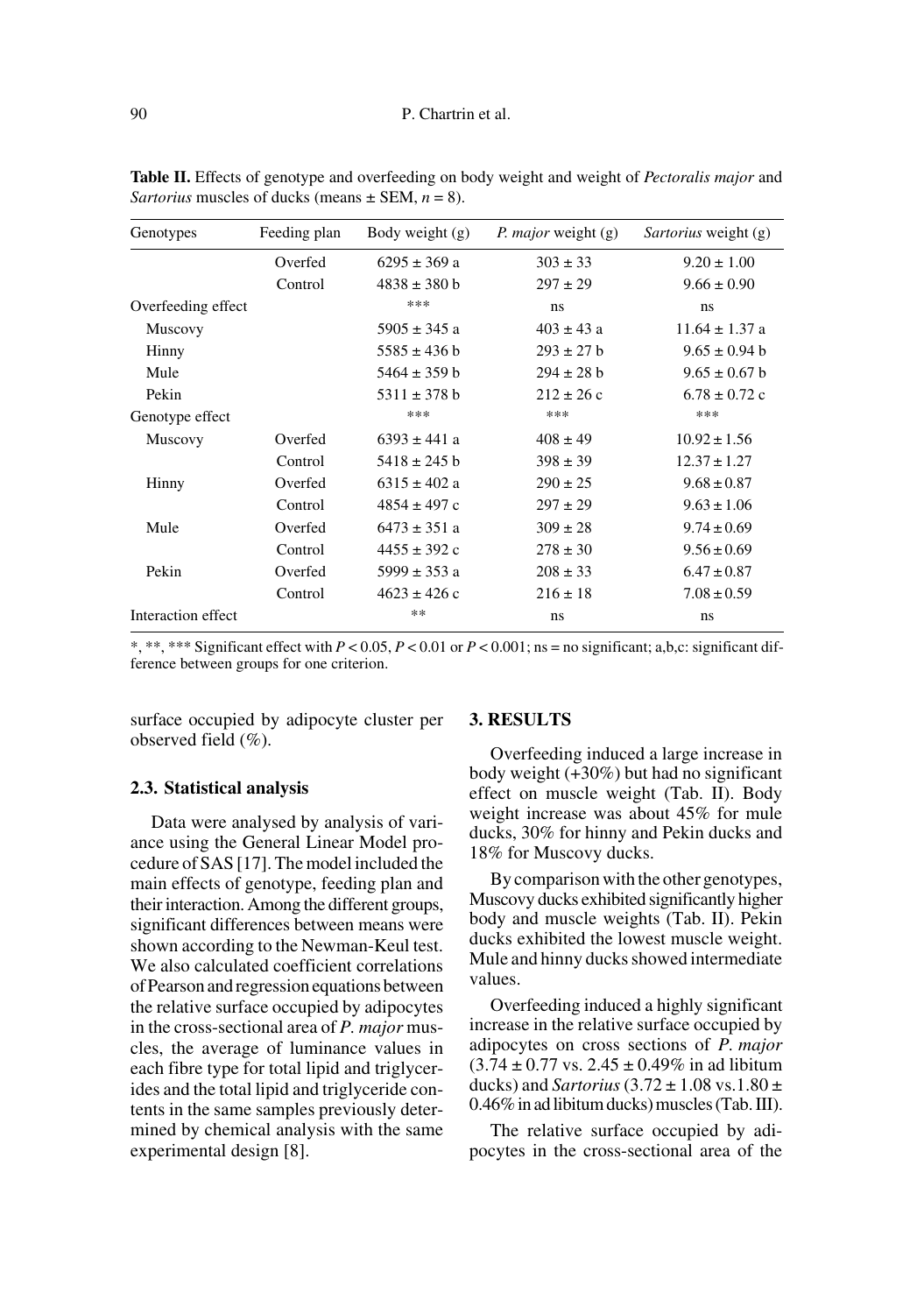| Genotypes          | Feeding plan | Surface (%) in Sartorius | Surface $(\%)$ in P. major |
|--------------------|--------------|--------------------------|----------------------------|
|                    | Overfed      | $3.72 \pm 1.08$ a        | $3.74 \pm 0.77$ a          |
|                    | Control      | $1.80 \pm 0.46$ b        | $2.45 \pm 0.49$ b          |
| Overfeeding effect |              | ***                      | ***                        |
| Muscovy            |              | $1.73 \pm 0.45$ c        | $1.57 \pm 0.35$ c          |
| Hinny              |              | $2.75 \pm 0.56$ b        | $3.10 \pm 0.69$ b          |
| Mule               |              | $2.79 \pm 0.85$ b        | $3.06 \pm 0.78$ b          |
| Pekin              |              | $3.76 \pm 1.28$ a        | $4.66 \pm 0.72$ a          |
| Genotype effect    |              | ***                      | ***                        |
| Muscovy            | Overfed      | $2.40 \pm 0.53$ c        | $1.98 \pm 0.39$ c          |
|                    | Control      | $1.07 \pm 0.39$ d        | $1.15 \pm 0.34$ d          |
| Hinny              | Overfed      | $3.63 \pm 0.68$ b        | $3.74 \pm 0.95$ b          |
|                    | Control      | $1.88 \pm 0.45$ cd       | $2.47 \pm 0.34$ c          |
| Mule               | Overfed      | $3.58 \pm 1.15$ b        | $3.52 \pm 0.94$ b          |
|                    | Control      | $2.00 \pm 0.46$ cd       | $2.60 \pm 0.66$ c          |
| Pekin              | Overfed      | $5.27 \pm 1.77$ a        | $5.73 \pm 0.85$ a          |
|                    | Control      | $2.26 \pm 0.60$ c        | $3.59 \pm 0.62$ b          |
| Interaction effect |              | *                        | *                          |

Table III. Effects of genotype and overfeeding on the relative surface occupied by adipocytes on cross-sections of *Sartorius* and *Pectoralis major* muscles of ducks (means ± SEM, *n* = 8).

\*, \*\*, \*\*\* Significant effect with *P* < 0.05, *P* < 0.01 or *P* < 0.001; ns = no significant; a,b,c: significant difference between groups for one criterion.

muscle was the highest in Pekin ducks (3.76 ± 1.28% and 4.66 ± 0.72% in *Sartorius* and *P. major* respectively) and the lowest in Muscovy ducks  $(1.73 \pm 0.45\%$  and 1.57 ± 0.35% in *Sartorius* and *P. major* respectively, Tab. III).

In control birds, the relative surface occupied by adipocytes was higher in *P. major* than in *Sartorius*: 2.45% vs. 1.80% (Tab. III). In overfed birds it was higher in *Sartorius* than in *P. major* for Muscovy ducks and equivalent in both muscles for the other genotypes.

In *P. major* muscle, the mean percentages of type αR and αW fibres were 86 and 14%, respectively. In *Sartorius*, the mean percentages of type  $βR$ , αR and αW fibres were 12, 52 and 36% respectively. Overfeeding had no significant effect on typology (data not shown) and size (CSA) of fibres in *P. major* and *Sartorius* muscles (Tabs. IV and V).

Genotype had no significant effect on the typology of fibres (data not shown). In *P. major* muscle, the average CSA of type αR fibres was significantly higher in Muscovy ducks than in mule and Pekin ducks: 929  $\pm$  200 vs. 720  $\pm$  133  $\mu$ m<sup>2</sup> and 683  $\pm$ 248  $\mu$ m<sup>2</sup>, respectively (Tab. IV). Genotype had no significant effect on the mean CSA of type αW fibres whose size was higher than that of type  $\alpha$ R fibres (2.3 fold). In the *Sartorius* muscle, the mean CSA of type  $\alpha$ W fibres was significantly higher in Muscovy ducks than in the other genotypes:  $2193 \pm 767 \,\mu m^2$  vs.  $1651 \pm 383 \,\mu m^2$  in Pekin ducks (Tab. V). Genotype had no significant effect on the mean CSA of type βR and  $\alpha$ R fibres. The mean CSA of type  $\alpha$ W fibres was 1.5 and 1.9 fold higher than the mean CSA of type  $\beta$ R and  $\alpha$ R fibres respectively.

The mean CSA of type  $\alpha$ R fibres was higher in *Sartorius* than in *P. major* (+ 27%). The mean CSA of type  $\alpha$  fibres was equivalent in both muscles.

In *P. major* muscle, overfeeding had no significant effect on the total lipid content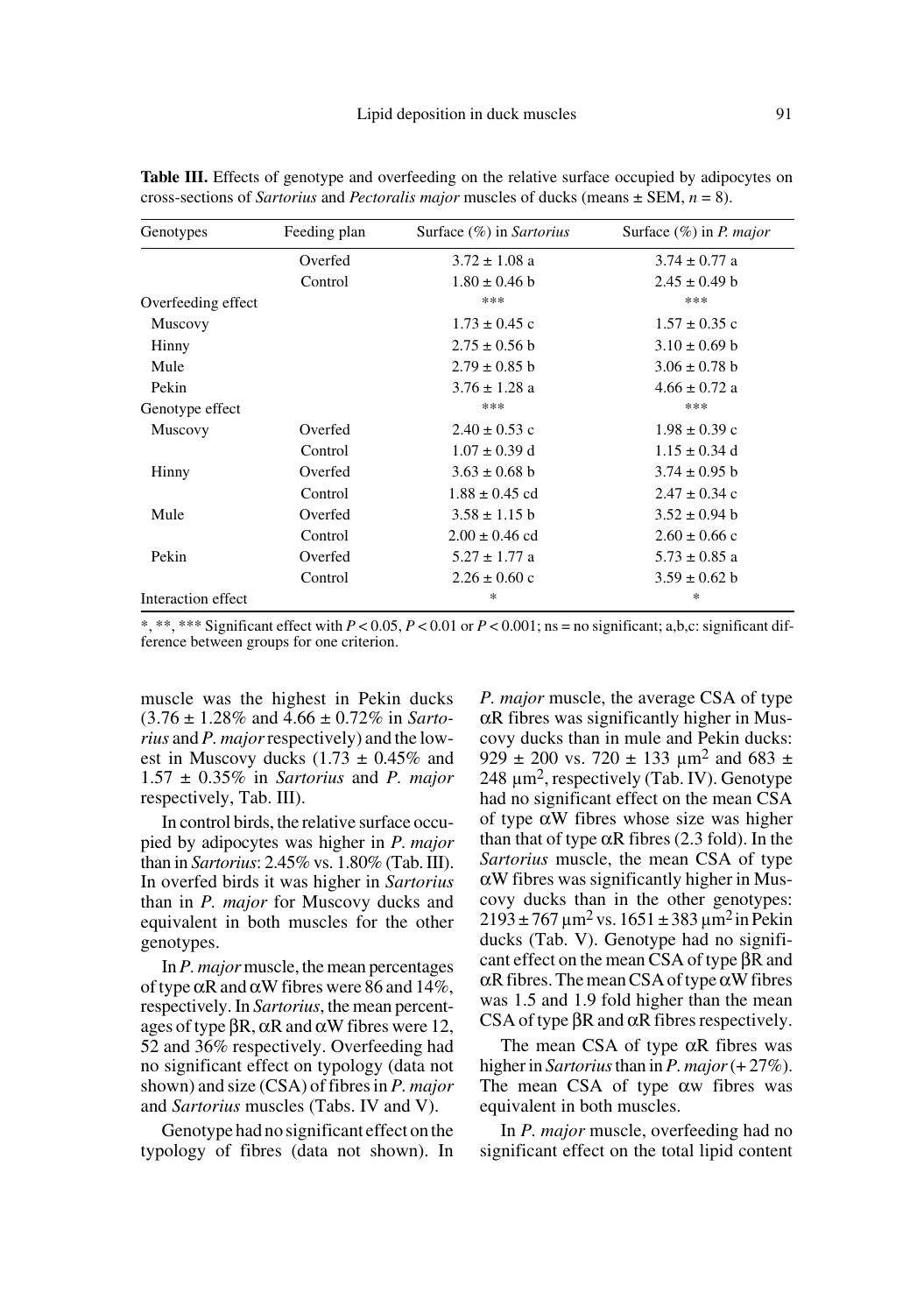| Genotypes Feeding  |         |                  | Fibres $\alpha$ R |                 |                                | Fibres $\alpha$ W |                |  |
|--------------------|---------|------------------|-------------------|-----------------|--------------------------------|-------------------|----------------|--|
|                    | plan    | $CSA (\mu m^2)$  | LC SB             | Lc RO           | $CSA$ ( $\mu$ m <sup>2</sup> ) | LC SB             | Lc RO          |  |
|                    | Overfed | $764 \pm 252$    | $97 \pm 23$       | $96 \pm 22 b$   | $1769 \pm 518$                 | $128 \pm 19$      | $140 \pm 18$ b |  |
|                    | Control | $811 \pm 170$    | $106 \pm 21$      | $152 \pm 29$ a  | $1885 \pm 592$                 | $132 \pm 26$      | $166 \pm 28 a$ |  |
| Overfeeding effect |         | ns               | ns                | $\ast$          | ns                             | ns                | ***            |  |
| Muscovy            |         | $929 \pm 200 a$  | $101 \pm 22$      | $137 \pm 24$ a  | $2028 \pm 644$                 | $126 \pm 25$      | $158 \pm 24$   |  |
| Hinny              |         | $817 \pm 269$ ab | $101 \pm 21$      | $111 \pm 29 b$  | $1886 \pm 557$                 | $132 \pm 19$      | $147 \pm 25$   |  |
| Mule               |         | $720 \pm 133$ b  | $104 \pm 25$      | $132 \pm 26$ ab | $1785 \pm 546$                 | $132 \pm 27$      | $160 \pm 22$   |  |
| Pekin              |         | $683 \pm 248$ b  | $99 \pm 22$       | $115 \pm 26$ ab | $1608 \pm 507$                 | $130 \pm 21$      | $146 \pm 24$   |  |
| Genotype effect    |         | $\ast$           | ns                | ***             | ns                             | ns                | ns             |  |
| <b>Muscovy</b>     | Overfed | $908 \pm 250$    | $94 \pm 22$       | $113 \pm 26$    | $1978 \pm 660$                 | $121 \pm 23$      | $145 \pm 22$   |  |
|                    | Control | $951 \pm 152$    | $107 \pm 23$      | $160 \pm 23$    | $2077 \pm 672$                 | $131 \pm 29$      | $172 \pm 28$   |  |
| Hinny              | Overfed | $787 \pm 345$    | $100 \pm 24$      | $85 \pm 20$     | $1691 \pm 448$                 | $133 \pm 17$      | $134 \pm 21$   |  |
|                    | Control | $848 \pm 190$    | $102 \pm 19$      | $137 \pm 38$    | $2081 \pm 681$                 | $131 \pm 22$      | $159 \pm 30$   |  |
| Mule               | Overfed | $707 \pm 124$    | $98 \pm 27$       | $100 \pm 20$    | $1902 \pm 594$                 | $130 \pm 26$      | $147 \pm 16$   |  |
|                    | Control | $732 \pm 151$    | $111 \pm 25$      | $164 \pm 32$    | $1669 \pm 535$                 | $134 \pm 30$      | $173 \pm 28$   |  |
| Pekin              | Overfed | $653 \pm 291$    | $96 \pm 25$       | $84 \pm 28$     | $1505 \pm 445$                 | $128 \pm 14$      | $134 \pm 15$   |  |
|                    | Control | $712 \pm 216$    | $102 \pm 21$      | $145 \pm 27$    | $1711 \pm 594$                 | $131 \pm 28$      | $159 \pm 31$   |  |
| Interaction effect |         | ns               | ns                | ns              | ns                             | ns                | ns             |  |

**Table IV.** Effects of genotype and overfeeding on cross-sectional area (CSA) of fibres and on luminance due to the presence of triglycerides (Lc RO) or total lipid (Lc SB) in fibres of *Pectoralis major* muscle of ducks (means  $\pm$  SEM,  $n = 8$ ).

\*,\*\*,\*\*\* Significant effect with *P* < 0.05, *P* < 0.01 or *P* < 0.001; ns = no significant; a,b,c: significant difference between groups for one criterion.

Lc SB and Lc RO: luminances due to the staining with Sudan black (total lipids) and Red oil (triglycerides). Fibres  $\alpha$ R and  $\alpha$ W: fast-twitch fibres, oxydo-glycolytic and glycolytic respectively.

of fibres (Tab. IV) but, it induced an increase in the triglyceride content of type  $\alpha$ R and  $\alpha$ W fibres: +37 and +16%, respectively. In *Sartorius* muscle, overfeeding induced a decrease in total lipid and triglyceride content of all fibre types: –18 and –12% in type βR fibres, –18 and –17 % in type αR fibres and  $-18$  and  $-14\%$  in type  $\alpha$ W fibres, respectively (Tab. V).

In *P. major* muscle, genotype only had a significant effect on the triglyceride content of type αR fibres which was lower in Muscovy ducks in comparison with the other genotypes (average luminance of 137 vs. 111, 132 and 115 in hinny, mule and Pekin ducks respectively). In *Sartorius* muscle, genotype had no significant effect on the triglyceride and total lipid content of the fibres.

The triglyceride and total lipid content of type αR and αW fibres was significantly lower (*P* < 0.05) in *Sartorius* than in *P. major.*

Using data reported by Chartrin et al. [8], we calculated correlations between total lipid (g per 100 g of muscle) and triglyceride content ( $%$  of total lipid) or the quantity of triglycerides in muscle (g per 100 g of muscle) and the relative surface occupied by adipocytes on muscle microscopic fields of all ducks. In *P. major*, highly significant correlations ( $P < 0.001$ ) were observed in all cases with *r* values of 0.80, 0.78 and 0.83 respectively (Fig. 1). Significant correlations  $(P < 0.05)$  were also observed with the average luminance values for the Red oil staining procedure (triglycerides). For type  $\alpha$ R fibres, the *r* values were –0.65, –0.65 and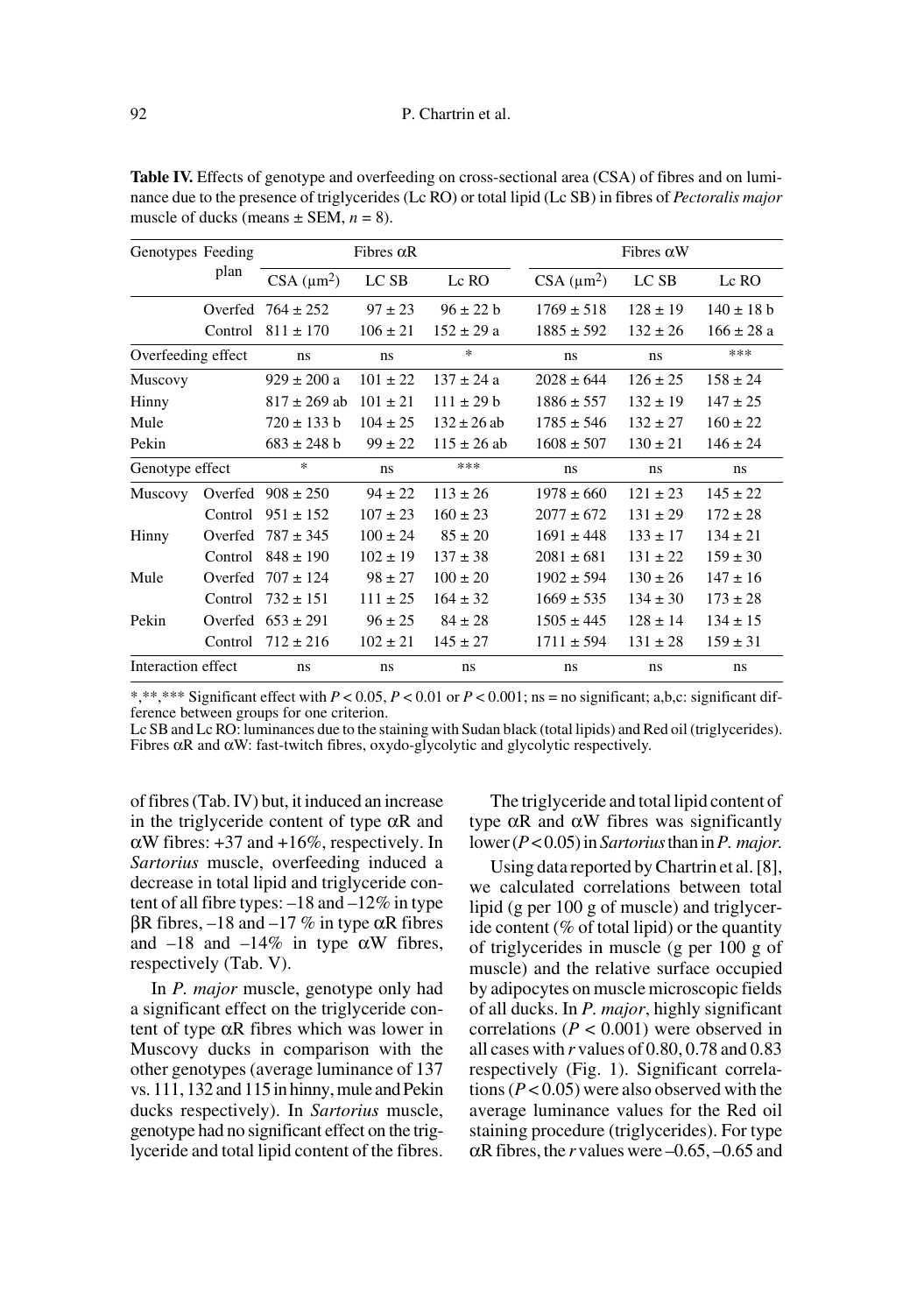| Feeding plan<br>Genotypes |         | Fibres $\beta R$ |                |                |                | Fibres $\alpha$ R |                |                  | Fibres $\alpha$ W |                |  |
|---------------------------|---------|------------------|----------------|----------------|----------------|-------------------|----------------|------------------|-------------------|----------------|--|
|                           |         | $CSA(\mu m^2)$   | LC SB          | Lc RO          | $CSA(\mu m^2)$ | LC SB             | Lc RO          | $CSA (\mu m^2)$  | LC SB             | Lc RO          |  |
|                           | Overfed | $1232 \pm 329$   | $157 \pm 28$ a | $177 \pm 27$ a | $1017 \pm 223$ | $150 \pm 29$ a    | $177 \pm 26$ a | $1980 \pm 611$   | $162 \pm 30 a$    | $182 \pm 27$ a |  |
|                           | Control | $1320 \pm 439$   | $134 \pm 18$ b | $159 \pm 18$ b | $975 \pm 180$  | $127 \pm 17$ b    | $151 \pm 17$ b | $1738 \pm 484$   | $137 \pm 19$ b    | $160 \pm 19$ b |  |
| Overfeeding effect        |         | ns               | ***            | $\ast\ast$     | ns             | ***               | ***            | ns               | ***               | ***            |  |
| Muscovy                   |         | $1355 \pm 357$   | $142 \pm 23$   | $168 \pm 25$   | $1105 \pm 145$ | $137 \pm 22$      | $164 \pm 26$   | $2193 \pm 760$ a | $147 \pm 23$      | $172 \pm 27$   |  |
| Hinny                     |         | $1340 \pm 394$   | $150 \pm 21$   | $173 \pm 22$   | $993 \pm 192$  | $144 \pm 22$      | $169 \pm 20$   | $1737 \pm 560$ b | $149 \pm 23$      | $171 \pm 23$   |  |
| Mule                      |         | $1164 \pm 411$   | $148 \pm 26$   | $164 \pm 23$   | $891 \pm 214$  | $138 \pm 29$      | $161 \pm 19$   | $1856 \pm 439 b$ | $150 \pm 26$      | $170 \pm 18$   |  |
| Pekin                     |         | $1245 \pm 413$   | $143 \pm 23$   | $167 \pm 24$   | $996 \pm 256$  | $136 \pm 24$      | $162 \pm 25$   | $1651 \pm 415$ b | $150 \pm 28$      | $171 \pm 27$   |  |
| Genotype effect           |         | ns               | ns             | ns             | ns             | ns                | ns             | $\ast$           | ns                | ns             |  |
| Muscovy                   | Overfed | $1398 \pm 327$   | $150 \pm 29$   | $178 \pm 33$   | $1134 \pm 152$ | $144 \pm 28$      | $177 \pm 34$   | $2356 \pm 945$   | $156 \pm 29$      | $183 \pm 35$   |  |
|                           | Control | $1311 \pm 408$   | $134 \pm 18$   | $157 \pm 17$   | $1075 \pm 147$ | $129 \pm 15$      | $152 \pm 17$   | $2029 \pm 588$   | $138 \pm 18$      | $160 \pm 18$   |  |
| Hinny                     | Overfed | $1282 \pm 350$   | $162 \pm 25$   | $177 \pm 23$   | $989 \pm 206$  | $159 \pm 27$      | $176 \pm 24$   | $1851 \pm 657$   | $164 \pm 23$      | $178 \pm 23$   |  |
|                           | Control | $1399 \pm 459$   | $138 \pm 19$   | $170 \pm 21$   | $996 \pm 190$  | $130 \pm 17$      | $161 \pm 16$   | $1622 \pm 491$   | $134 \pm 25$      | $165 \pm 24$   |  |
| Mule                      | Overfed | $1133 \pm 273$   | $166 \pm 35$   | $174 \pm 29$   | $923 \pm 259$  | $153 \pm 39$      | $178 \pm 21$   | $2158 \pm 544$   | $166 \pm 35$      | $183 \pm 20$   |  |
|                           | Control | $1194 \pm 536$   | $130 \pm 17$   | $154 \pm 18$   | $859 \pm 178$  | $123 \pm 14$      | $145 \pm 18$   | $1554 \pm 341$   | $134 \pm 15$      | $157 \pm 17$   |  |
| Pekin                     | Overfed | $1114 \pm 419$   | $152 \pm 27$   | $181 \pm 30$   | $1023 \pm 294$ | $146 \pm 27$      | $177 \pm 29$   | $1554 \pm 187$   | $160 \pm 36$      | $184 \pm 34$   |  |
|                           | Control | $1375 \pm 436$   | $134 \pm 20$   | $154 \pm 19$   | $970 \pm 233$  | $126 \pm 23$      | $146 \pm 21$   | $1748 \pm 578$   | $140 \pm 20$      | $158 \pm 20$   |  |
| Interaction effect        |         | ns               | ns             | ns             | ns             | ns                | ns             | ns               | ns                | ns             |  |

Table V. Effects of genotype and overfeeding on cross-sectional area (CSA) of fibres and on luminance due to the presence of triglycerides (Lc RO) or total lipid (Lc SB) in fibres of *Sartorius* muscle of ducks (means ± SEM, *<sup>n</sup>* = 8).

\*,\*\*,\*\*\* Significant effect with *P* < 0.05, *P* < 0.01 or *P* < 0.001; ns = no significant; a,b,c: significant difference between groups for one criterion.

Lc SB and Lc RO: luminances due to the staining with Sudan black (total lipids) and Red oil (triglycerides).<br>Fibres βR: oxydative slow-twitch fibres. Fibres αR and αW: fast-twitch fibres, oxydo-glycolytic and glycolytic r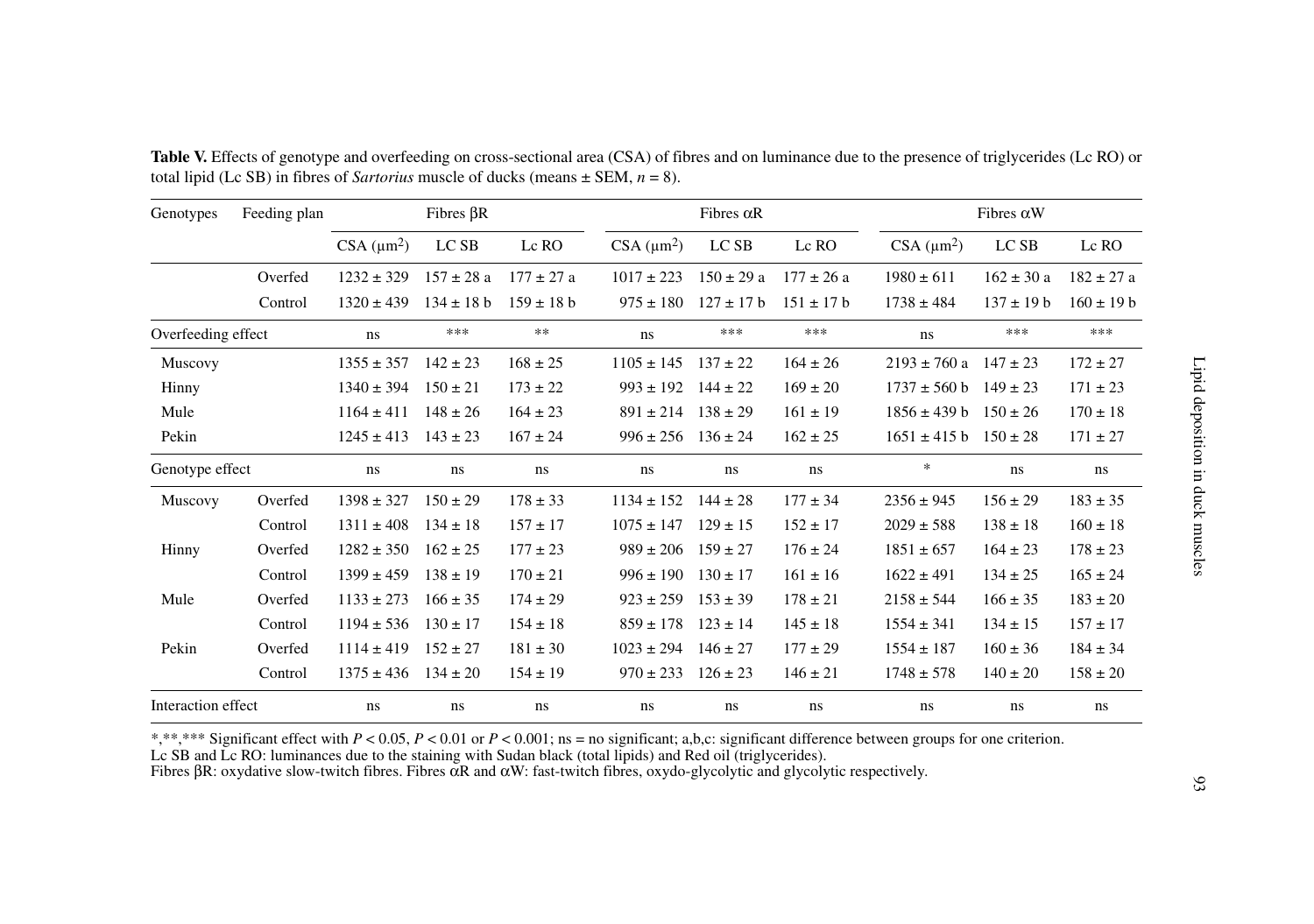

**Figure 1.** Relationships between the relative surface occupied by adipocytes on muscle cross-sections and the total lipid (g per 100 g of muscle) and triglyceride (expressed as % of total lipids or g per 100 g of muscle) contents in the *P. major* of ducks  $(P < 0.001)$ .

–0.67 respectively (Fig. 2). For type αW fibres, the *r* values were lower: –0.41, –0.44 and –0.43 respectively (Fig. 3).

We also calculated these correlations for each genotype but none was significant (data not shown).

## **4. DISCUSSION**

Overfeeding induced a large increase in body weight as previously reported [18, 19]. This resulted from a dramatic increase in the synthesis of lipids in the liver which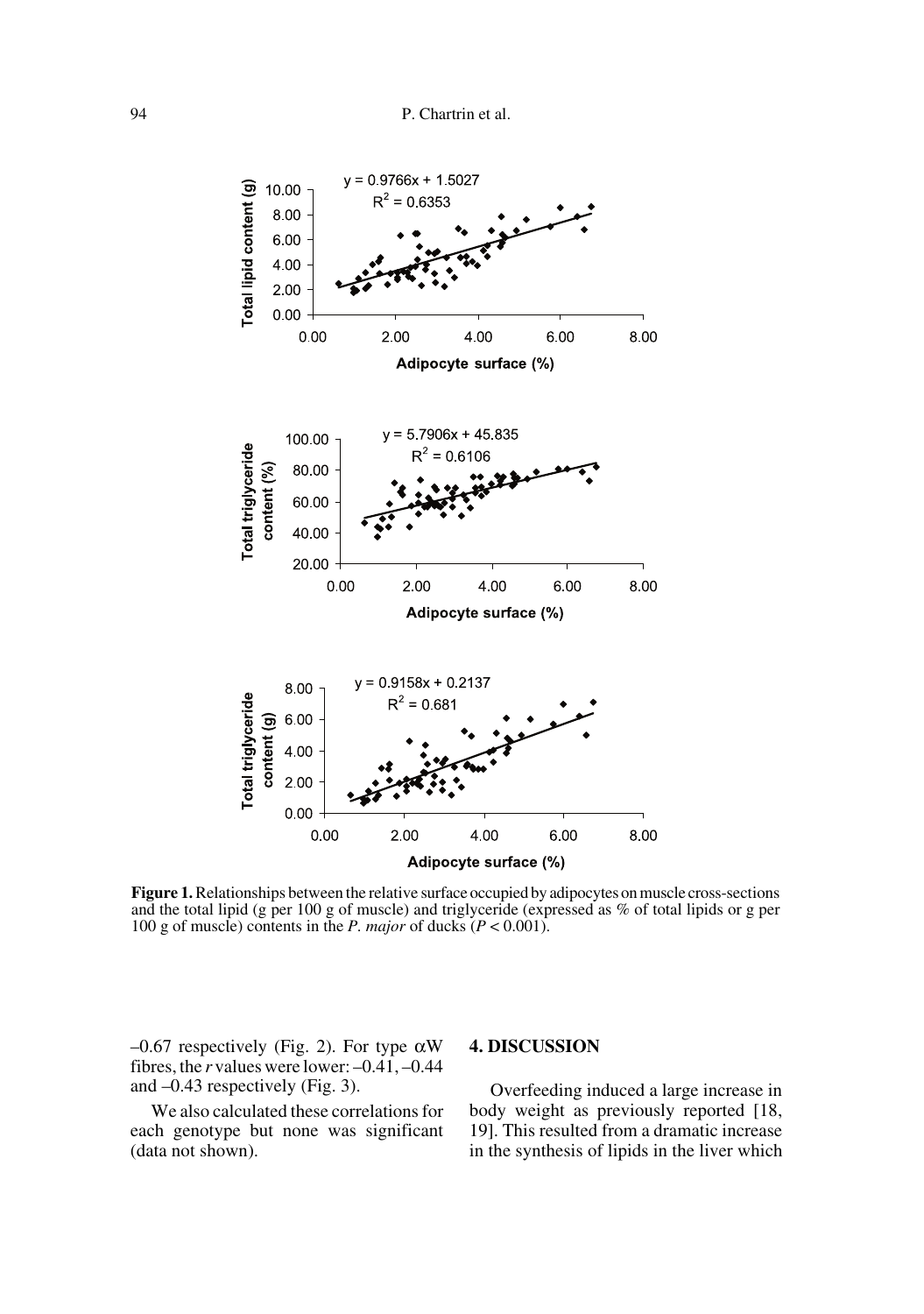

**Figure 2.** Relationships between the average luminance values for triglycerides in type  $\alpha$ r fibres obtained with the Red oil staining procedure (Lc RO αR) and the total lipid (g per 100 g of muscle) and triglyceride (expressed as % of total lipids or g per 100 g of muscle) contents in the *P. major* muscle of ducks ( $P < 0.05$ ).

accumulated first in the liver but also in peripheral tissues such as adipose tissues and muscles [6–8]. Accordingly, the lipid content of muscles increased [8, 20]: 1.3 to 2.1 fold depending on muscle type and genotype. We observed a large increase in the relative surface occupied by adipocytes on muscle sections: 1.5 fold in *P. major* and 2.1

fold in *Sartorius* across genotypes. This confirmed the previous observations of Zanusso et al. [20] obtained in Muscovy ducks. The availability of data across a wide range of muscle lipid concentrations in *P. major* allowed obtaining high correlations between the relative surface occupied by adipocytes in muscle sections and the total lipid (g per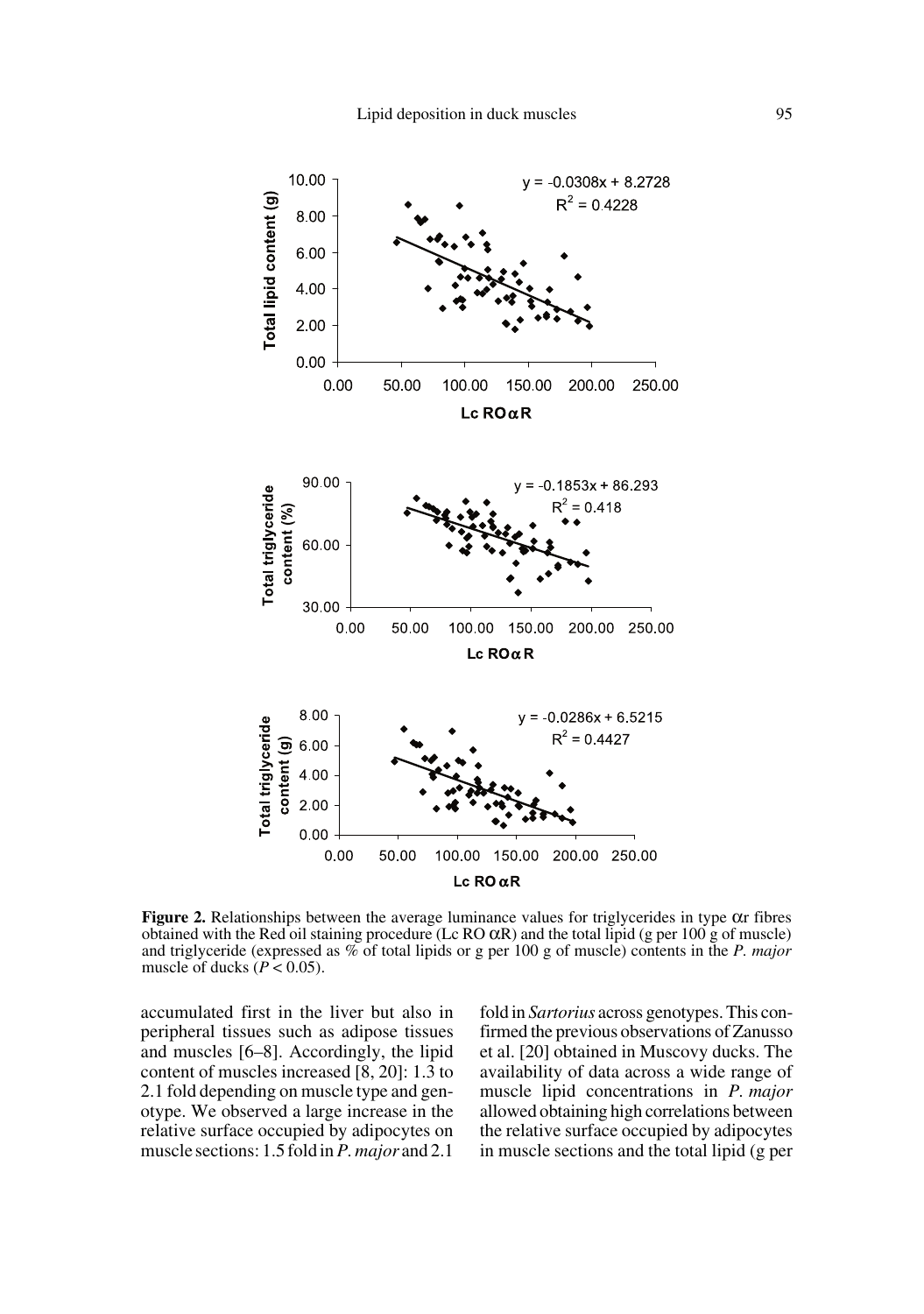

**Figure 3.** Relationships between the average luminance values for triglycerides in type αw fibres obtained with the Red oil staining procedure (Lc RO  $\alpha$ W) and the total lipid (g per 100 g of muscle) and triglyceride (expressed as % of total lipids or g per 100 g of muscle) contents in the *P. major* muscle of ducks ( $P < 0.05$ ).

100 g of muscle) and triglyceride contents (% of total lipids) or the quantity of triglycerides in this same muscle (g per 100 g of muscle). In control birds, the relative surface occupied by adipocytes was higher in the *Sartorius* than in *P. major*. In overfed birds, we observed the reverse in Muscovy ducks or we had equivalent values between both muscles in the other genotypes. Therefore, the effect of overfeeding on the increase

of the relative surface occupied by adipocytes was higher in the *Sartorius* muscle. In *P. major* muscle, overfeeding had no significant effect on the total lipid content of muscle fibres (luminance of Sudan black B staining). Zanusso et al. [20] with the same staining procedure also found no significant difference of luminance between control and overfed Muscovy ducks. Inside the fibres, the proportion of phospholipids is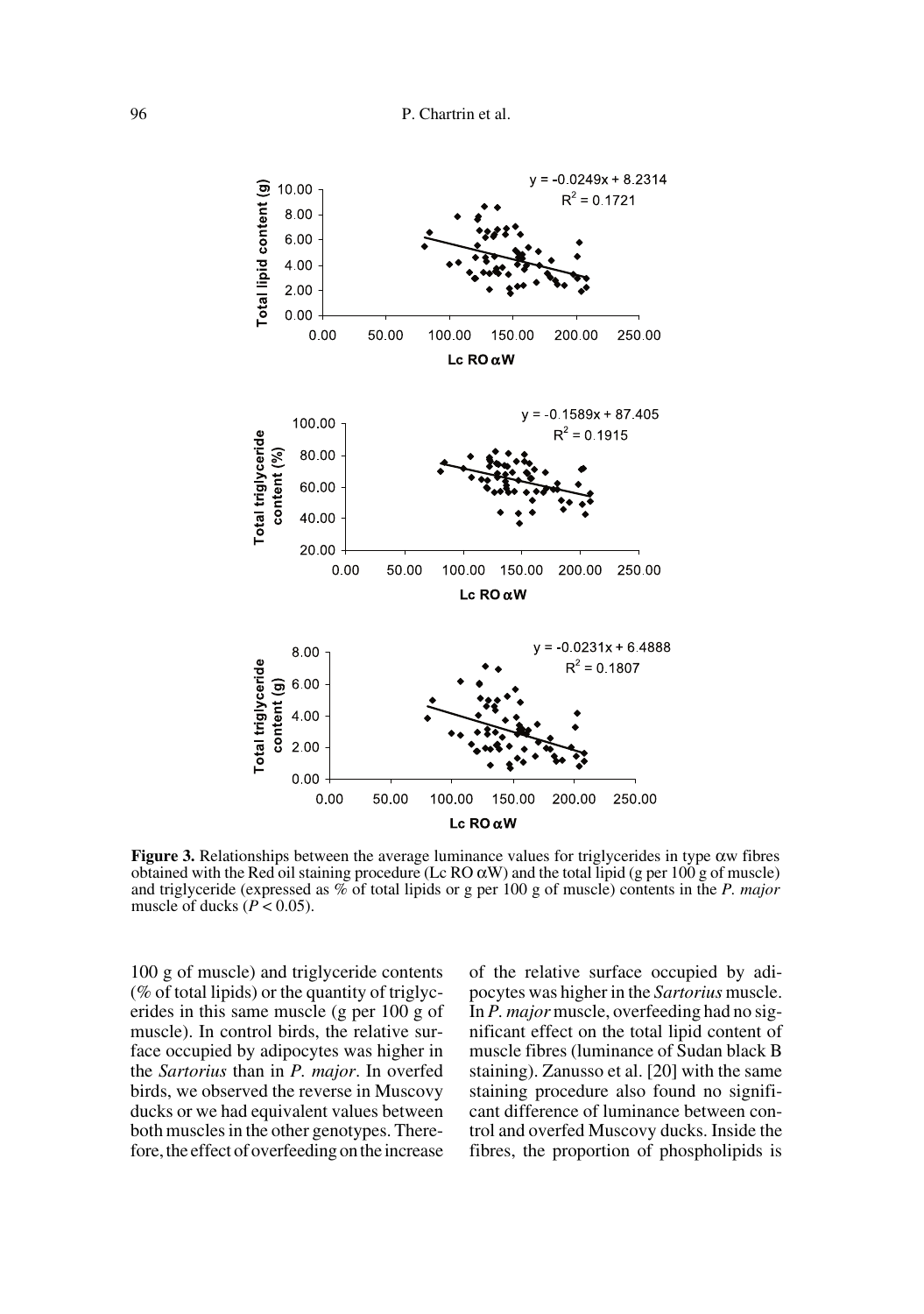quite important and stable and could have masked the effect of overfeeding on triglyceride deposition. Actually, in *P. major* muscle, overfeeding induced an increase in triglyceride (depot lipids) content of type αr muscle fibres which have an oxydo-glycolytic metabolism. Moreover, the average of luminance values in type αr fibres for triglycerides obtained with the Red oil staining procedure and the total lipid (g per 100 g of muscle) and triglyceride content (% of total lipids) or the quantity of triglycerides in this same muscle (g per 100 g of muscle) were highly correlated. In *Sartorius* muscle, overfeeding induced a decrease in total lipid and triglyceride content of muscle fibres. This result was quite surprising and before trying to find an explanation we would like to confirm this observation. The total lipid and triglyceride content of type  $\alpha$ R and  $\alpha$ W muscle fibres was higher in *P. major* than in *Sartorius.*

Overfeeding had no significant effect on the weight of muscles and the CSA of muscle fibres. During overfeeding, the growth of *P. major* is reduced or stopped [18, 19]. In the Muscovy duck, Zanusso et al. [20] also showed that the CSA of muscle fibres is not significantly influenced by overfeeding. As Zanusso et al. [20], we found that the composition of fibre type of muscles was not modified by overfeeding. Actually, it is quite difficult to modulate the fibre type composition of muscles. In chickens, a selection for rapid growth does not change muscle fibre typing [21]. In Muscovy ducks, a selection for improved body weight and higher meat yield only modifies the typology of *Sartorius* muscle which exhibits a higher percentage of type  $\alpha$ W fibres at the expense of type  $\alpha$ R fibres [22] while the typology of *P. major* remains unchanged. In Muscovy ducks, there is a marked dimorphism on body weight which significantly influences muscle weight. Males have much heavier muscles than females but the muscle typology is the same in both sexes [9]. Concerning the effect of nutrition management, many studies have also reported that feed restriction has either no effect on the muscle typology in rats [23], in cattle [24], in pigs [25], in rabbits [26] or increases the percentage of oxidative myofibres in cattle [27], in lambs [28] and in pigs [29].

The original part of this study was the analysis of the genotype effect. Muscovy ducks exhibit the highest body weight, the highest muscle weight and the lowest fattiness in comparison with the other genotypes [6–8]. For these reasons, this species has been chosen in France for the production of duck meat [30]. The difference in muscle weight between the Muscovy duck and the other genotypes (+72% and +90% for *Sartorius* and *P. major*, respectively by comparison with the Pekin duck) could be explained partly by a higher CSA of muscle fibres (+36% for type αW fibres in *Sartorius* and +33% for type αR fibres in *P. major*, by comparison with the Pekin duck) but also by a higher number and/or length of muscle fibres. Genotype had no significant effect on the fibre type composition in muscles. Concerning muscle typology, we confirmed previous results obtained by Torrella et al. [12] in mallard ducks, Gille et al. [31] in Pekin ducks, Baéza et al. [9] in Muscovy ducks and Baéza et al. [32] in mule ducks.

Pekin ducks exhibited a higher lipid content in muscles in comparison with the other genotypes (+105 and +120% in *P. major* and *Iliotibialis superficialis*, respectively in comparison with the Muscovy duck, [8]). This data was confirmed by the highest relative surface occupied by adipocytes in *P. major* and *Sartorius* for Pekin ducks (+117 and +197% in *Sartorius* and *P. major*, respectively by comparison with the Muscovy duck) and the highest triglyceride content in type αR fibres in *P. major* of Pekin ducks (+16% in comparison with the Muscovy duck). According to Guy et al. [19] and Hermier et al. [21] the four duck genotypes (Pekin, Muscovy and their crossbred, hinny and mule) used in this study presented different susceptibilities for storage of lipids in the liver or in peripheral tissues during an overfeeding period. Pekin ducks showed a much marked extrahepatic fattening and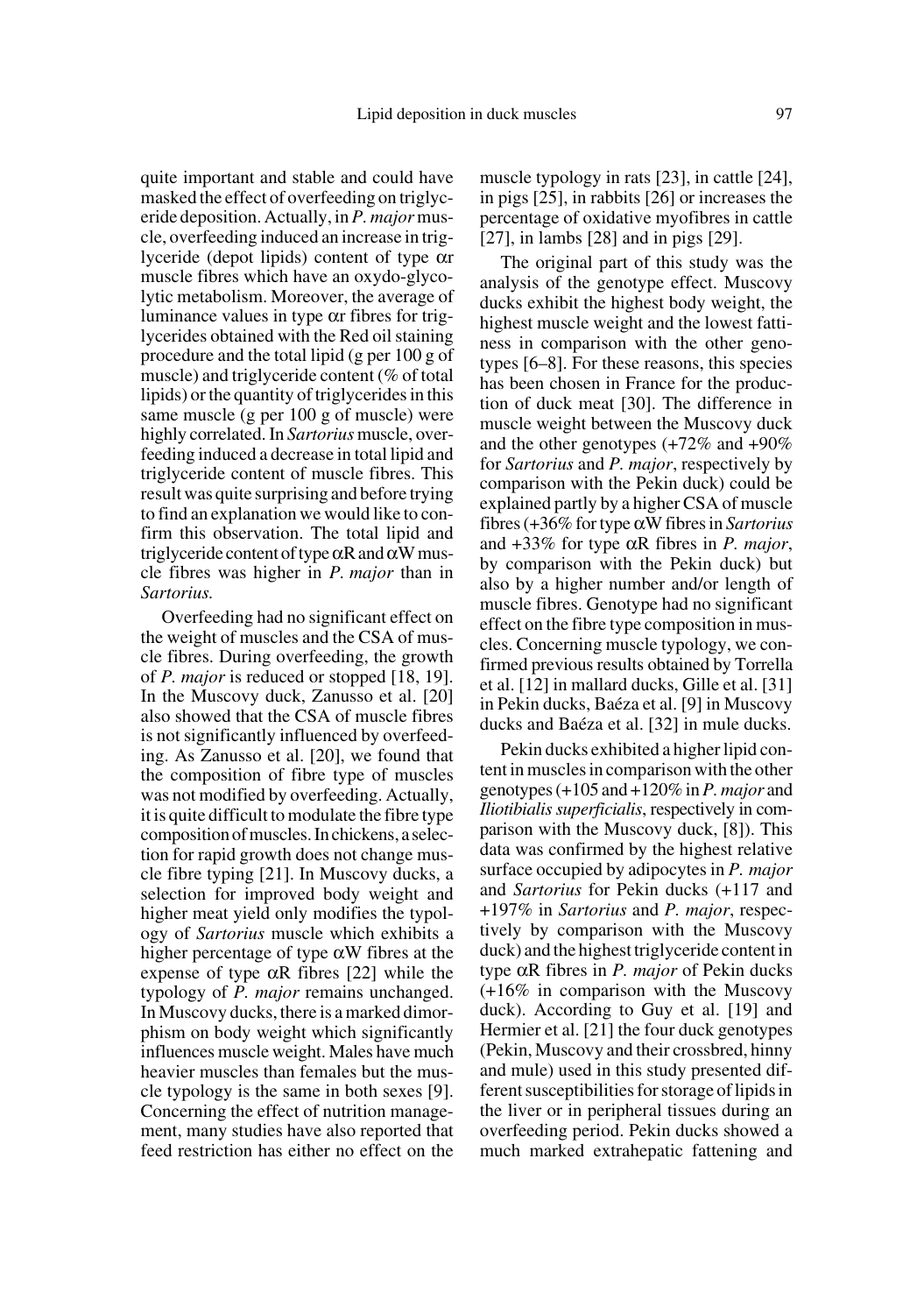Muscovy ducks at the extreme exhibited the reverse situation.

#### **5. CONCLUSION**

The muscle typology was neither influenced by duck genotypes nor by overfeeding. By combining genotype and overfeeding effects, we were able to obtain a wide range of lipid content in muscles and to demonstrate that intramuscular fat was mainly stored in adipocytes since 63% of the variability in total lipid content of *P. major* muscle was explained by the variability in the relative surface occupied by adipocytes on muscle cross-sections. Overfeeding induced a large increase in muscle fat content in adipocytes and in type  $\alpha$ R fibres, only in *P. major*. Muscovy ducks displayed the lowest intramuscular fat depot and Pekin ducks the highest. For all the criteria measured in this study, except the body weight, the crossbred, hinny and mule ducks always had intermediate values to those of the parental genotypes. Intramuscular fat can influence the flavour, colour, juiciness and tenderness of meat. By comparing overfed ducks from the four genotypes, Larzul et al. [33] showed that Muscovy ducks displayed significantly higher shear force values than Pekin ducks in raw and cooked breast meat that could be related to higher cooking loss, lower lipid content, higher collagen content, lower collagen solubility and higher fibre CSA. Therefore, by using the interaction between genotype and overfeeding, it will be interesting to analyse the relationships between intramuscular fat content and the sensorial quality of meat.

#### **ACKNOWLEDGEMENTS**

We thank the Grimaud Company and particularly Bernard Retailleau for producing and providing the animals.

## **REFERENCES**

[1] Moody WG, Cassens RG. A quantitative and morphological study of bovine longissimus fat cells. J Food Sci 1968, 33: 47–52.

- [2] Gondret F, Mourot J, Bonneau M. Comparison of intramuscular adipose tissue cellularity in muscles differing in their lipid content and fibre type composition during rabbit growth. Livest Prod Sci 1998, 54: 1–10.
- [3] Hood RL, Allen CE. Cellularity of bovine adipose tissue. J Lipid Res 1973, 14: 605–610.
- [4] Lee YB, Kauffman RG. I. Cellular and enzymatic changes with animal growth in porcine intramuscular adipose tissue. II. Cellularity and lipogenic enzyme activities of porcine intramuscular adipose tissue. J Anim Sci 1974, 38: 532–544.
- [5] Rabot C. Vitesse de croissance et caractéristiques lipidiques et sensorielles des muscles de poulet. PhD thesis, INA PG, Paris, France 1998, p 156.
- [6] Guy G, Hermier D, Davail S, Bely M, André JM, Hoo-Paris R. Meat production and force feeding ability of different types of ducks. In: 1st World Waterfowl Conference, Taichung Taïwan, 1–4 December, 1999, p 462–468.
- [7] Hermier D, Guy G, Guillaumin S, Davail S, André JM, Hoo-Paris R. Differential channelling of liver lipids in relation to susceptibility to hepatic steatosis in two species of ducks. Comp Biochem Physiol Part B 2003, 135: 663–675.
- [8] Chartrin P, Mourot J, Bernadet MD, Guy G, Duclos MJ, Baéza E. Effect of genotype and forcefeeding on the intramuscular fat deposition in duck. In: XVIth European Symposium on the Quality of Poultry Meat, St Brieuc France, 23–26 September, 2003, p 224–230.
- [9] Baéza E, Marché G, Wacrenier N. Effect of sex on muscular development of Muscovy ducks. Reprod Nutr Dev 1999, 39: 675–682.
- [10] Guth L, Samaha FJ. Qualitative differences between actomyosin ATPase of slow and fast mammalian muscle. Exp Neurol 1969, 25: 138–152.
- [11] Ashmore CR, Doerr L. Postnatal development of fibre types in normal and dystrophic skeletal muscle of the chick. Exp Neurol 1971, 30: 331–346.
- [12] Torrella JR, Fouces V, Palomeque J, Viscor G. Capillarity and fibre types in locomotory muscles in wild Mallard ducks (*Anas platyrhynchos*). J Comp Physiol B 1996, 166: 164– 177.
- [13] Buche P. Racine: un système d'analyse multiimages de coupes sériées. Application à la caractérisation de fibres musculaires. PhD thesis, Rennes I University, France, 1990, p 202.